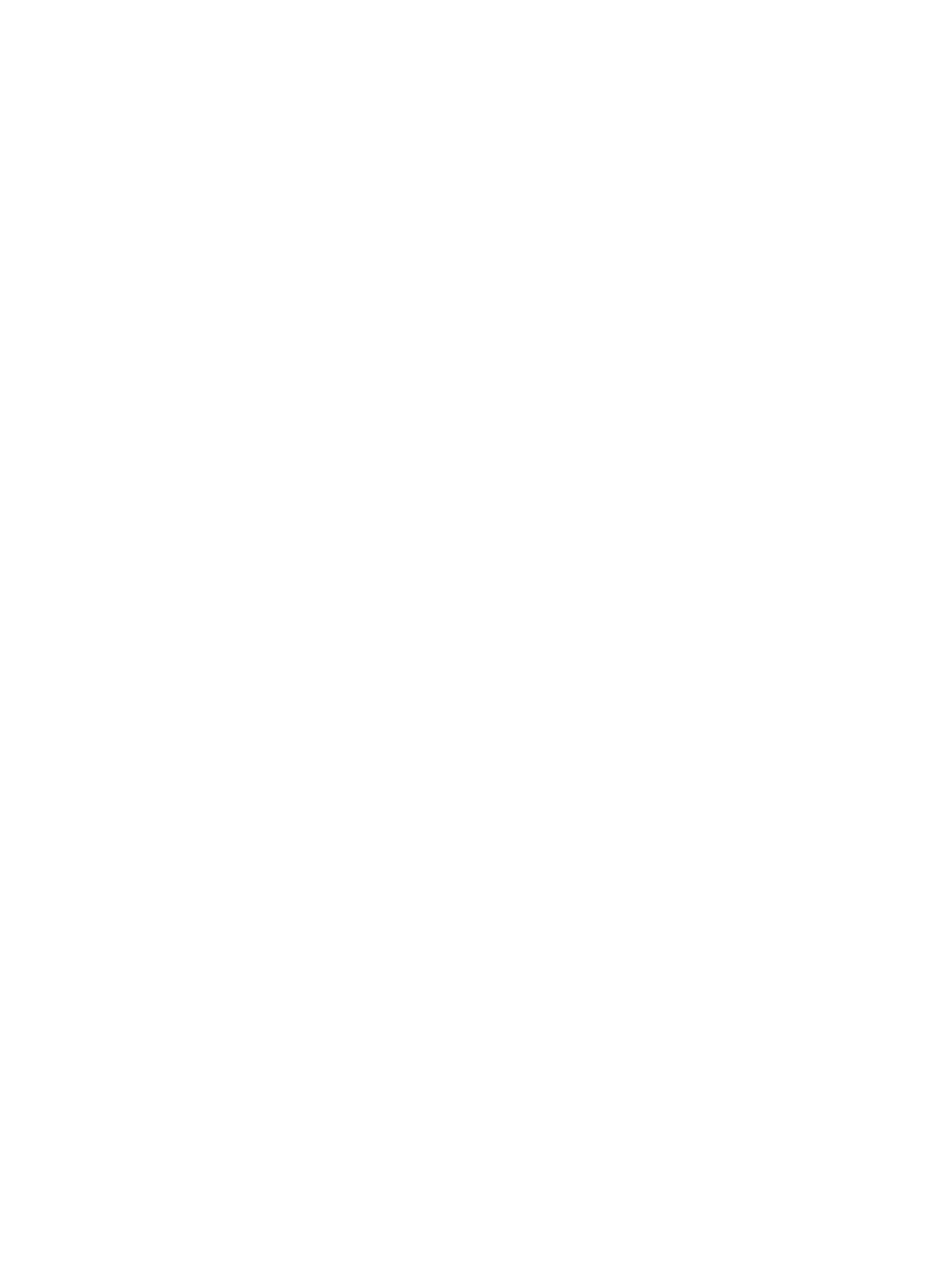| <b>Notice Examples</b> | 8                                                                                                                                                                                                                                           |
|------------------------|---------------------------------------------------------------------------------------------------------------------------------------------------------------------------------------------------------------------------------------------|
|                        | $\triangleright$ Room and board<br>$\triangleright$ Extraordinary transportation<br>$\triangleright$ Support with technology<br>$\triangleright$ Moving expenses<br>$\triangleright$ Staff expenses for activities<br>requiring supervision |

Every provider is required to identify the costs that will be passed on to participants. Some examples of these costs may include:

- Room and board If there is a set rent amount or formula that is used to determine rent for a provider owned setting, this may be included in the notice of costs. The cost of rent must be included in the participant's lease agreement, which is required in rule. If the provider charges a board fee, the amount of the fee, as well as what the fee covers (food, supplies, phone and cable) should be included in the notice.
- Reasonable transportation expenses are included in most service reimbursement rates. However, if a provider is asked to drive a participant to the airport, and that airport is 150 miles away, the provider may choose to charge the participant for the additional wear and tear and fuel that is associated with the trip. The participant must be notified of this potential cost. Please note that transportation for out-of-town medical appointments cannot be billed to the participant.
- If a participant chooses to move, the provider may charge the participant if the provider is responsible for the labor involved in moving the participant's belongings. This potential cost should be disclosed. Please keep in mind that if a participant moves at the request of the provider, the provider cannot charge the participant for moving expenses.
- Participants regularly attend events and activities in their communities. Occasionally a participant can navigate their community independently, but often times a participant needs support. If a participant needs support when they go to a movie, work out at the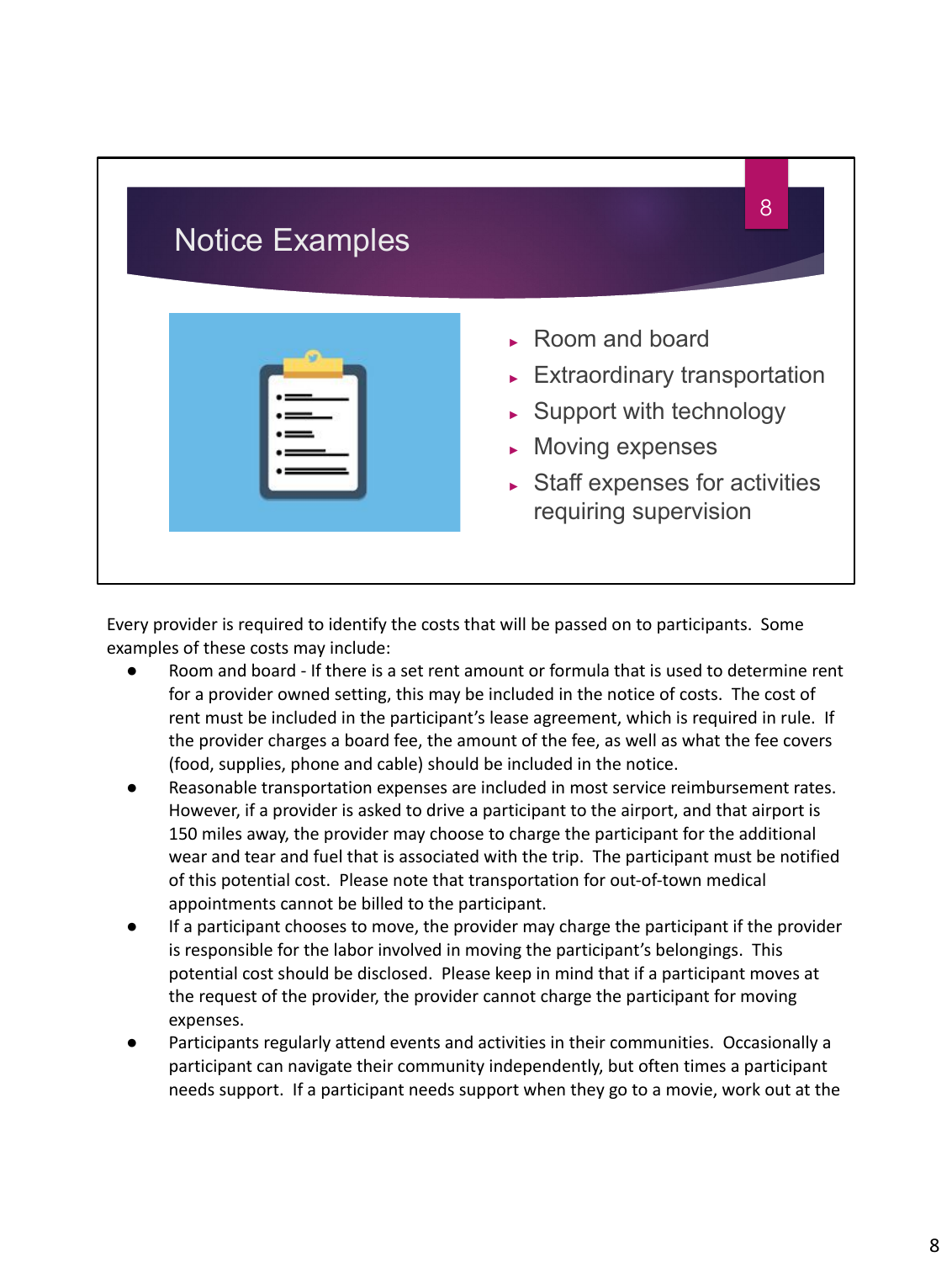- gym, or attend a sporting event, the provider or provider staff member who supports them will need to gain entrance to the activity. If this cost is passed on to the participant, the participant must be notified in advance. The provider will need to be very clear as to what the participant will be expected to pay in these situations.
	- It is important to note that many local businesses will grant free access to support staff. Providers should work with local businesses to determine if this is an option. It is also important to note that, while participants may need to pay an entry fee, they should never be required to pay for food. The participant may need to buy the movie ticket for the provider or staff member, but they should never pay for snacks. If a participant needs support at a restaurant, the provider or staff member should offer that support while drinking a glass of water, unless the provider or staff member purchases their own meal.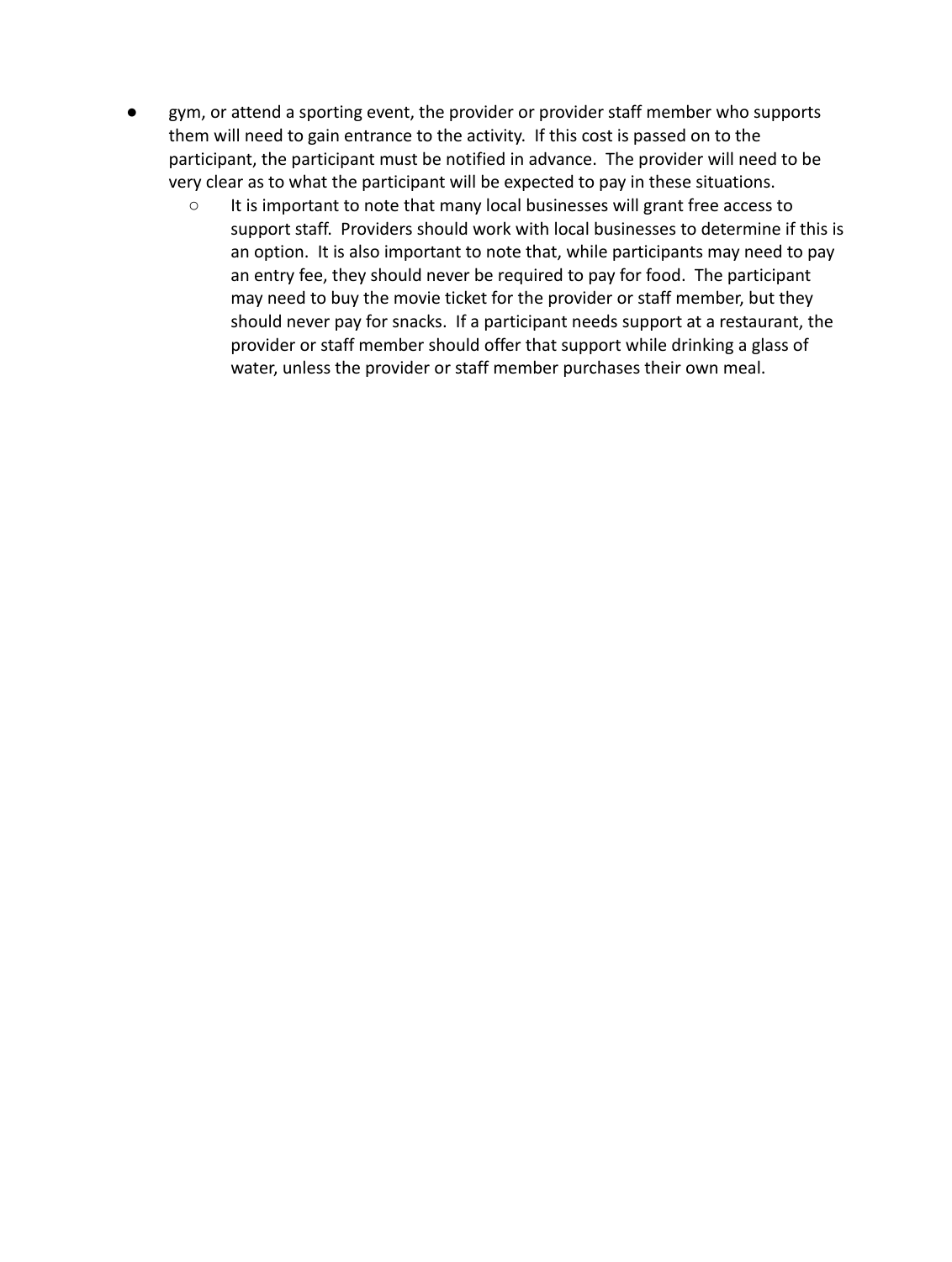

Section 24 establishes rules for providers that take responsibility for a participant's funds or personal property. This includes providers that serve as a participant's representative payee, manage a participant's money, receive benefits or money on behalf of a participant, or temporarily safeguard a participant's money or personal property.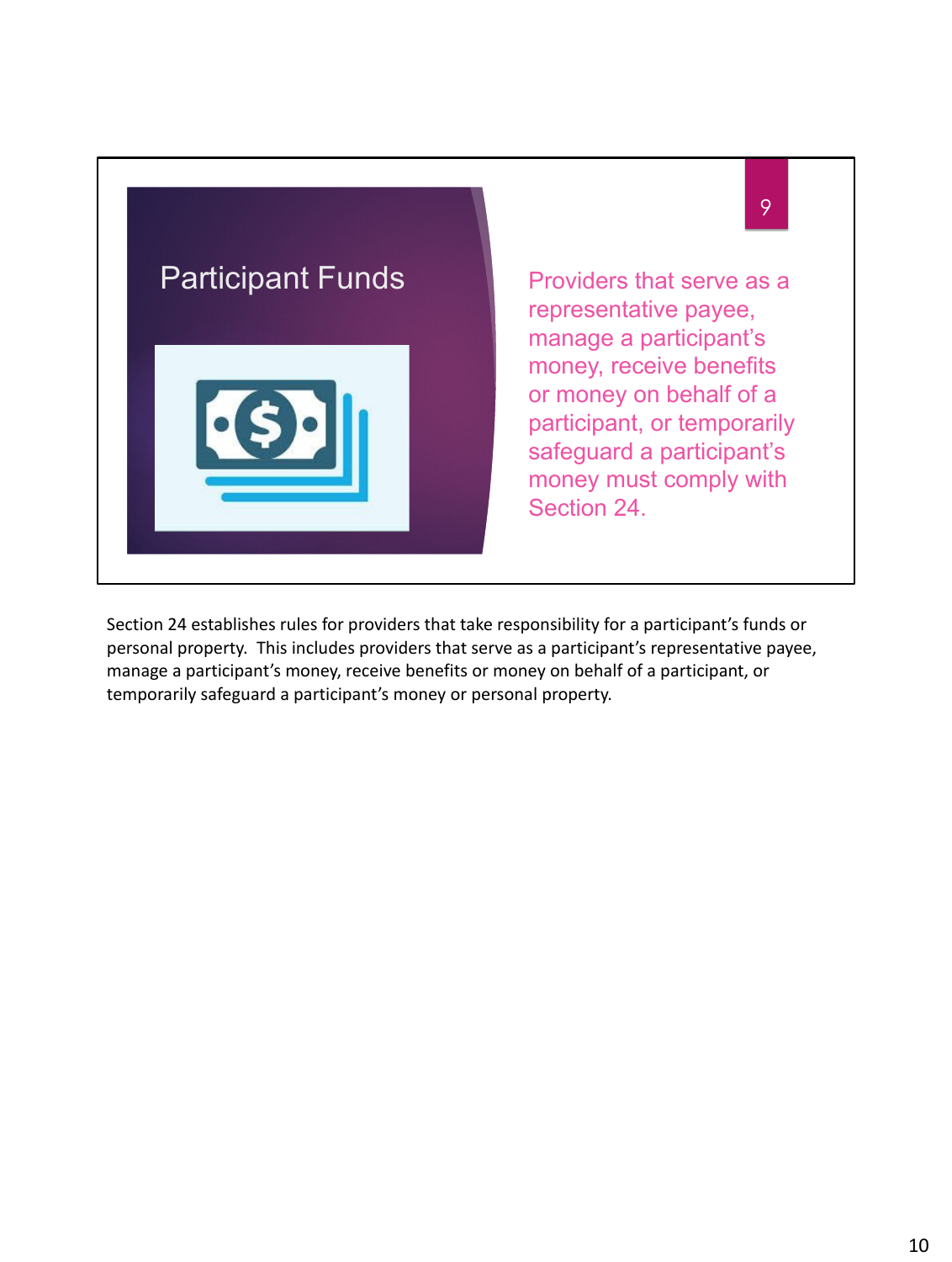## What Does Managing a Participant's Money Mean?

If a provider maintains a cash or checking account, and has been given authorization from the participant, legally authorized representative, or representative payee to pay the participant's bills and support the participant in discretionary spending decisions, then the provider manages the participant's money.

10

To clarify, a provider can manage a participant's money even though the provider does not serve as the participant's representative payee and has no legal authority or obligation to do so. If a provider maintains a cash or checking account, and has been given authorization from the participant, legally authorized representative, or representative payee to pay the participant's bills and support the participant in discretionary spending decisions, then the provider manages the participant's money.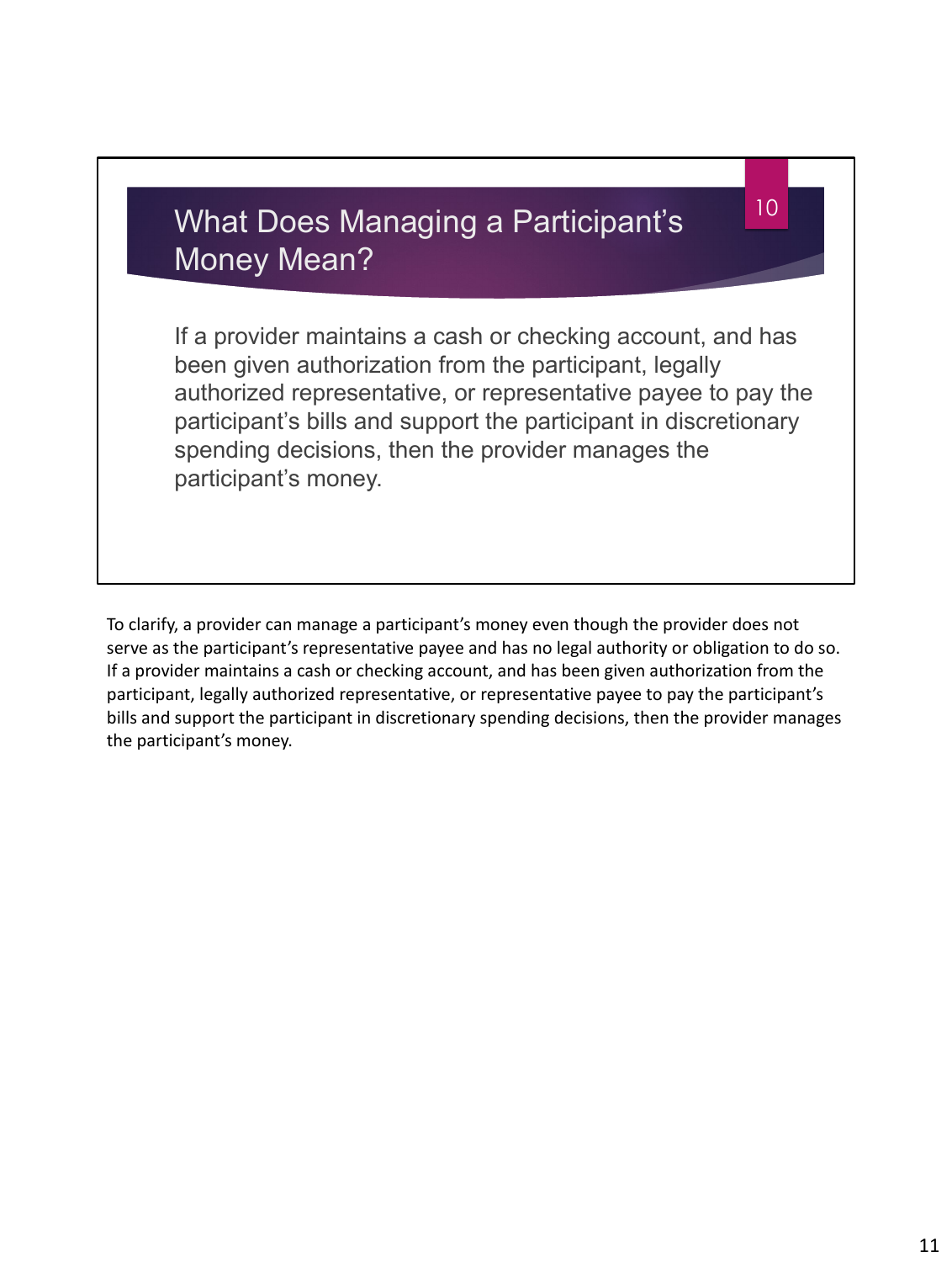

If a provider takes responsibility for a participant's funds, the provider must develop and implement written policies and procedures to safeguard these funds. The provider must share these policies and procedures with the participant and legally authorized representative before agreeing to manage a participant's funds.

Policies and procedures must include:

- Information on how the participant or legally authorized representative will give informed consent on the expenditure of funds.
- An explanation of how the participant or legally authorized representative can access their records, including their account balances, list of expenditures and deposits, earned interest, and any reporting that has been generated or submitted to outside entities.
- An explanation of how the participant's funds will be separated from the funds of other participants, for the purposes of reporting to the participant, legally authorized representative, and regulatory agencies such as the Social Security Administration or the Division. Best practice suggests that if a provider maintains any kind of financial account for more than one participant, that each participant have separate rather than commingled accounts.
- Information on the safeguards that the provider will implement to ensure that the funds are used for designated and appropriate purposes. This may be accomplished by ensuring that the documentation of each expenditure includes an accounting of what was purchased, and who requested that the purchase be made.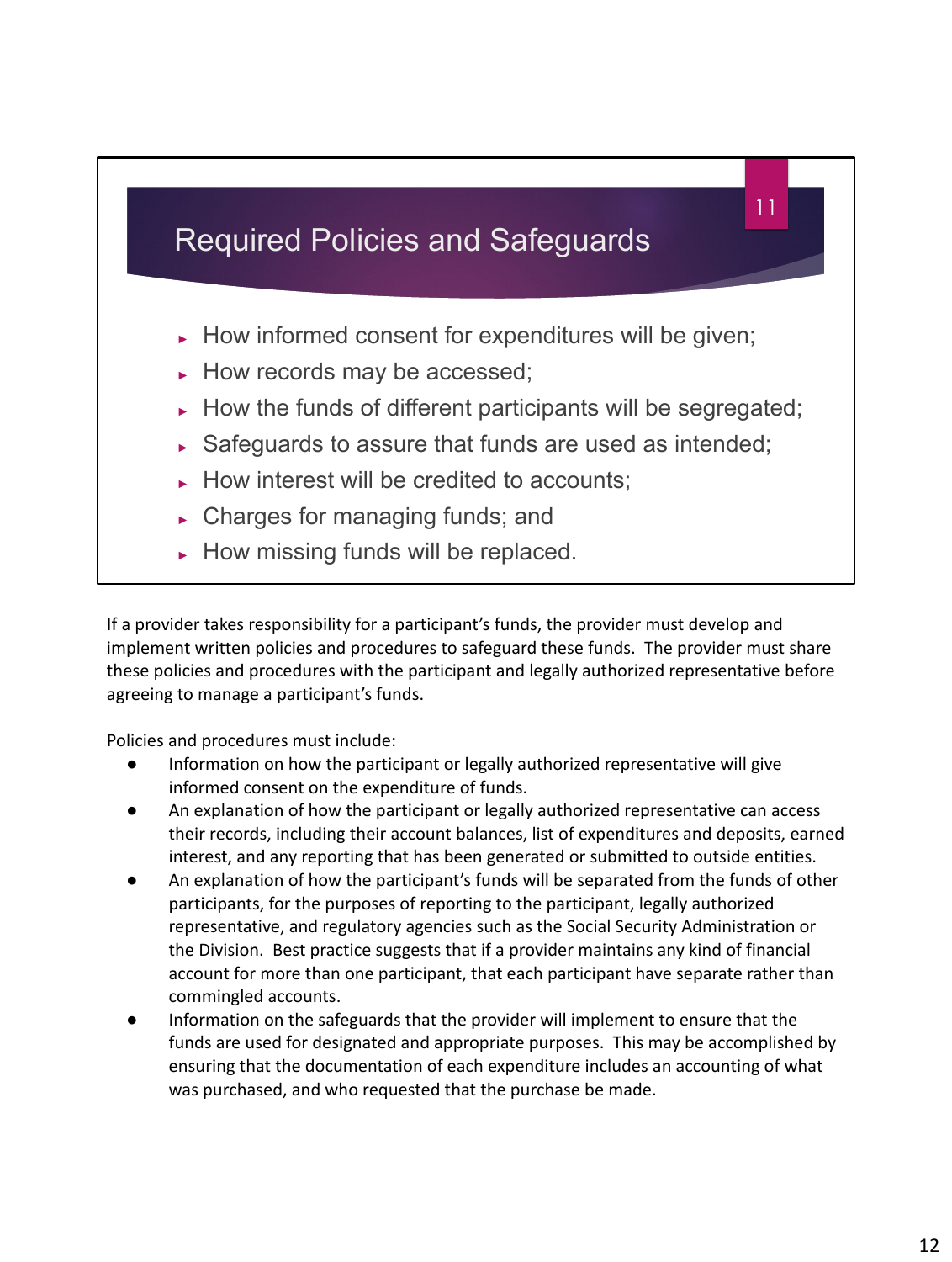- Information on how interest will be credited to accounts. If participants have separate accounts, this explanation will be much simpler than explaining how interest is divided among commingled accounts.
- If the provider will be charging a fee for managing funds, including the allowable fee for serving as a representative payee, how these fees are calculated and charged. Please remember that this information should also be included in the Notice of Cost.
- If, under provider management, funds go missing or expenditures cannot be justified, an explanation of how the provider will compensate the participant.

Please be aware that providers who serve as representative payees must meet the requirements established by the Social Security Administration (SSA). Chapter 45 of the Department of Health's Medicaid Rules do not replace SSA requirements.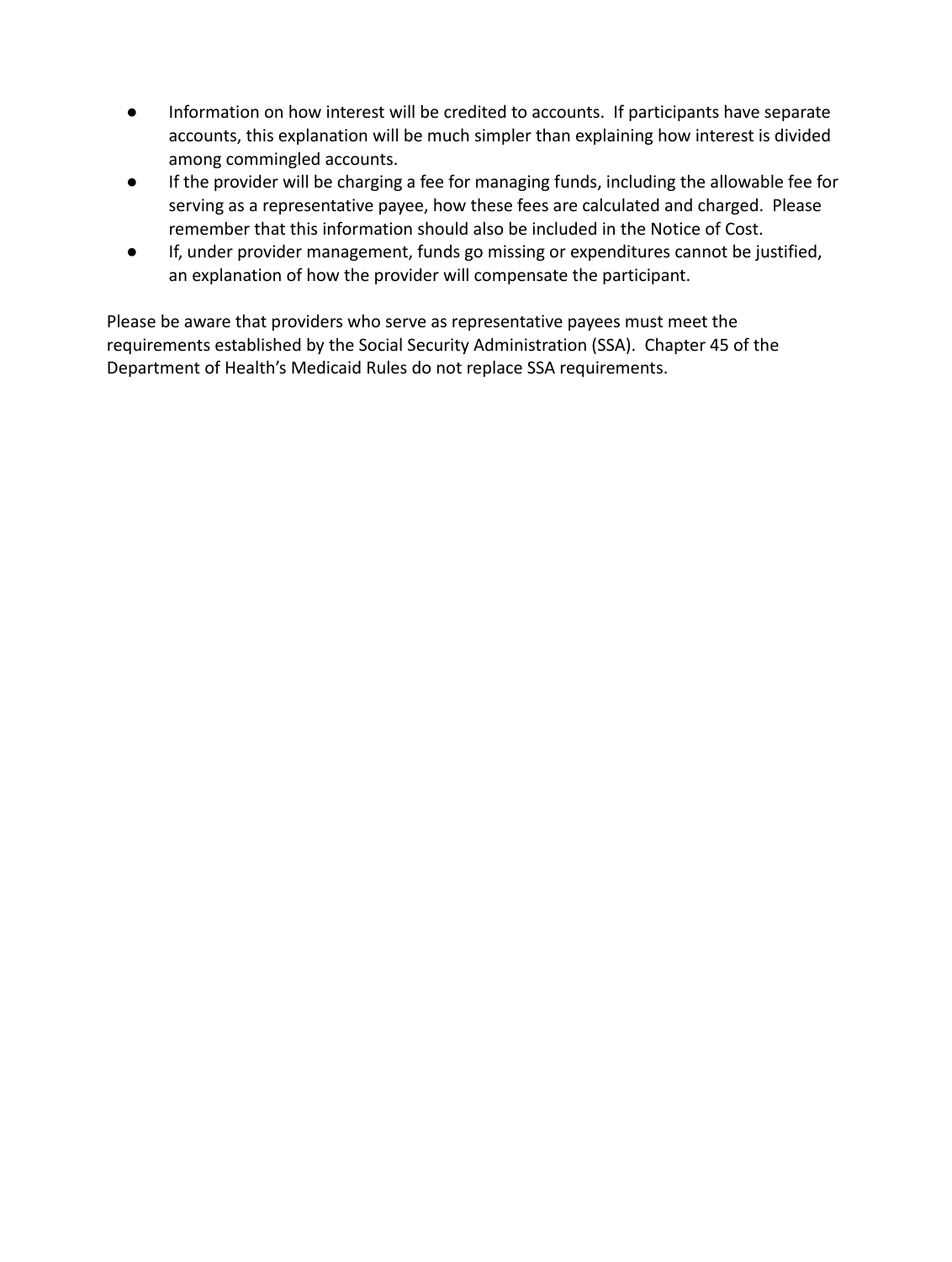

Section 24 lists some clear-cut prohibited practices related to participant funds.

- Participant funds cannot be used as a punishment or reward.
- Participant funds cannot be used to pay for damages, unless there is notification in a lease or other written agreement, there is evidence that shows that the participant was directly responsible for the damages, the rationale is documented, and the participant or legally authorized representative gives written informed consent to make restitution for the damages.
	- One crucial exception is that participants cannot be charged for damages, even if they are directly responsible, if the damages are a result of lack of appropriate supervision. For example, John is a participant who lives in a group home. His IPC states that, when he is escalated, he needs one on one support and interaction until he de-escalates. John recently got in an argument with his roommate, and is showing signs of escalated behavior. A provider staff member takes John into their office so he can de-escalate. The staff member leaves the office to take a phone call, even though John is still visibly agitated. John throws a laptop across the room, breaking it. John's IPC clearly stated that he needed one on one support during times of agitation. Since the staff member did not provide this support, John cannot be charged for the damage to the laptop.
- Participant funds cannot be used to purchase supplies, inventory, or other services for the provider.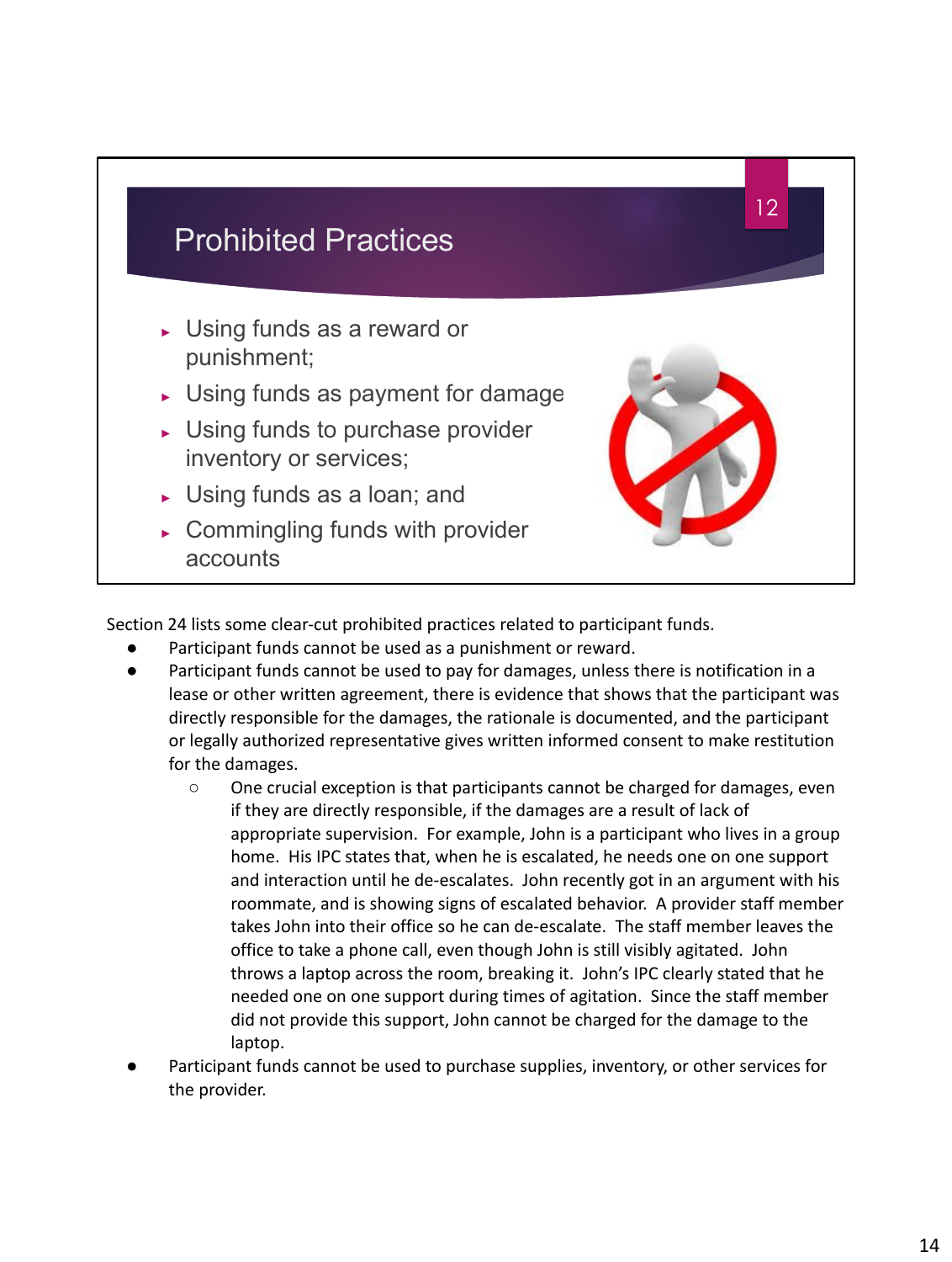- Providers are not allowed to charge a participant for waiver services that the participant has refused. Participants have the right to refuse services. For example, John refuses his Community Support Services, and chooses to stay home instead. Let's face it...we all need the occasional day off. John's provider cannot bill him for the service that he refused.
- Participant funds shall not be loaned to providers or provider staff members for any reason. The Division has been made aware of several instances of providers or staff members asking a participant to pay for a tank of gas or loan them money for a meal. This practice is absolutely prohibited. This behavior is considered exploitation, and will not be tolerated. Providers that employ staff members must ensure that all staff members are aware that this is absolutely inappropriate.
- Providers must ensure that participant funds are kept separate from provider monies and accounts.
- Finally, providers that are representative payees must follow the rules established by the Social Security Administration for representative payees. Non-representative payee providers must ensure that participant funds are kept separate.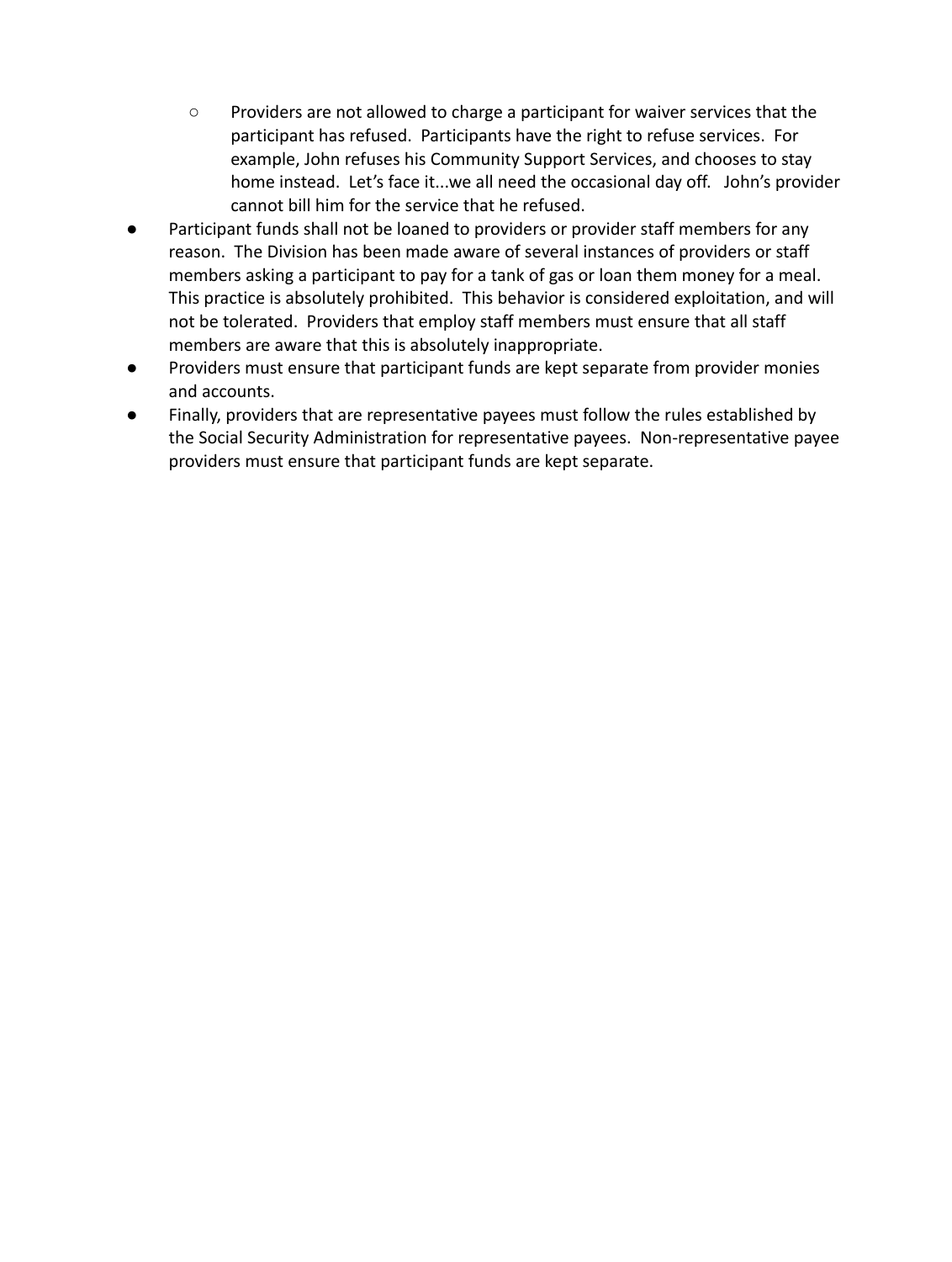

Although Section 24 focuses on a participant's funds, this section applies to a participant's personal property as well.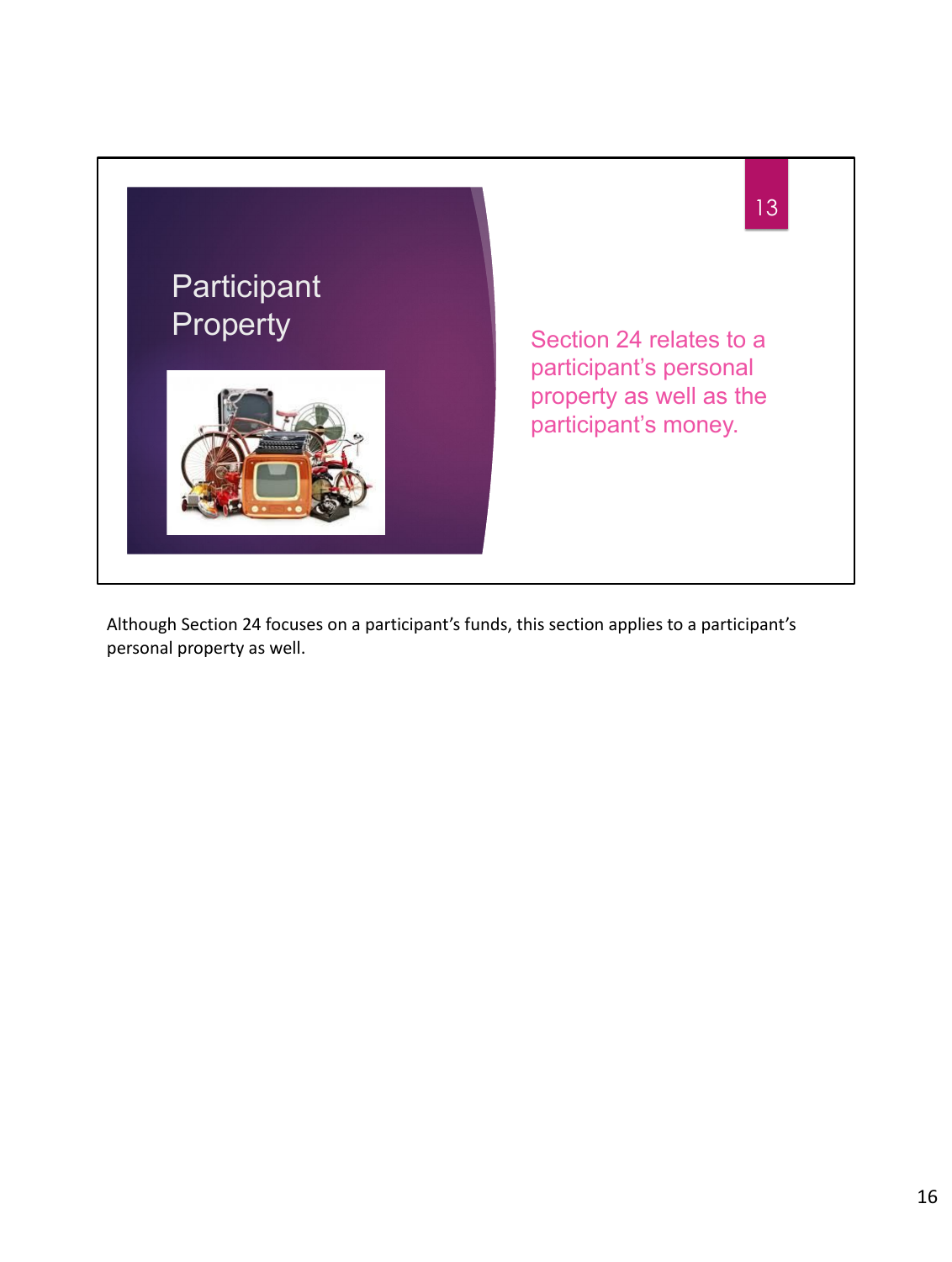## Policy Requirements and Prohibited Practices Apply to Property Too!

14

- ► Policy Requirements
	- ► How missing property will be replaced.
- ► Prohibited Practices
	- ► Use property as a reward or punishment;
	- ► Use property as payment for damages; and
	- ► Use property as a loan.

Many of the policies that providers are required to develop and implement are specific to participant funds. However, there are policy requirements that relate to a participant's personal property as well.

● Providers must have and implement a policy that explains how a participant will be reimbursed or how a participant's property will be replaced if the property goes missing in a provider owned or operated setting, or while the provider is delivering services. This is a good time to remind providers that participants have a right to sleeping and living quarters that have doors that can be locked to keep their property secure.

Prohibited practices apply to a participant's personal property as well.

- Participant property cannot be used as a punishment or reward. If a participant's right to access their property is restricted, the restriction must meet the criteria established in Chapter 45, Section 4.
- A participant's property cannot be used as payment for damages. For example, if John breaks his roommate's Xbox, the provider cannot require John to give his Xbox to his roommate as payment.
- Finally, just as participant funds must not be loaned to providers or provider staff members for any reason, a participant's property must not be loaned out either. Providers and provider staff member should never ask or accept the loan of a phone, video game, article of clothing, or any other property that belongs to a participant. Likewise, providers and provider staff members should never ask a participant for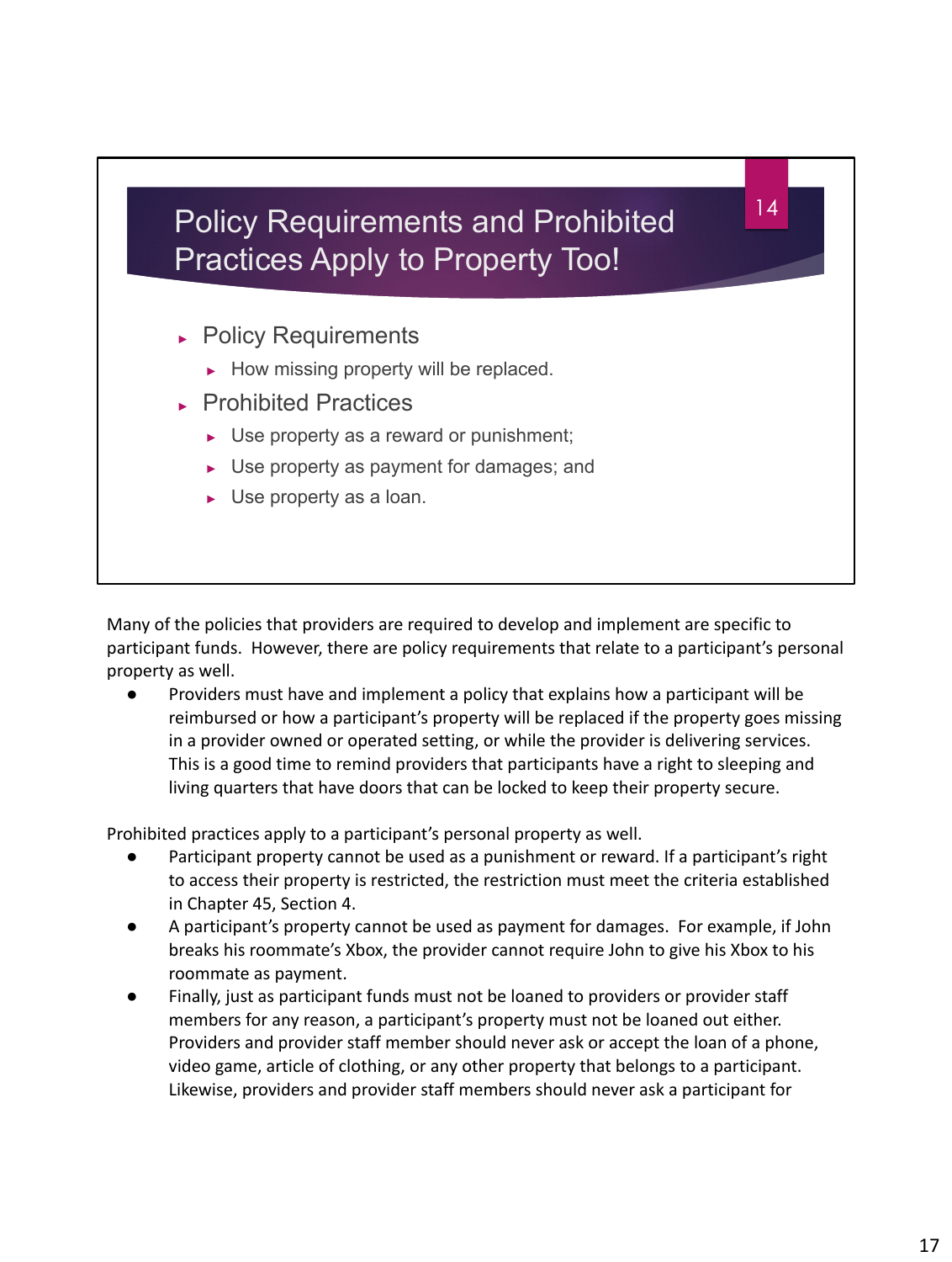● temporary lodging in their home. These actions are also considered exploitation.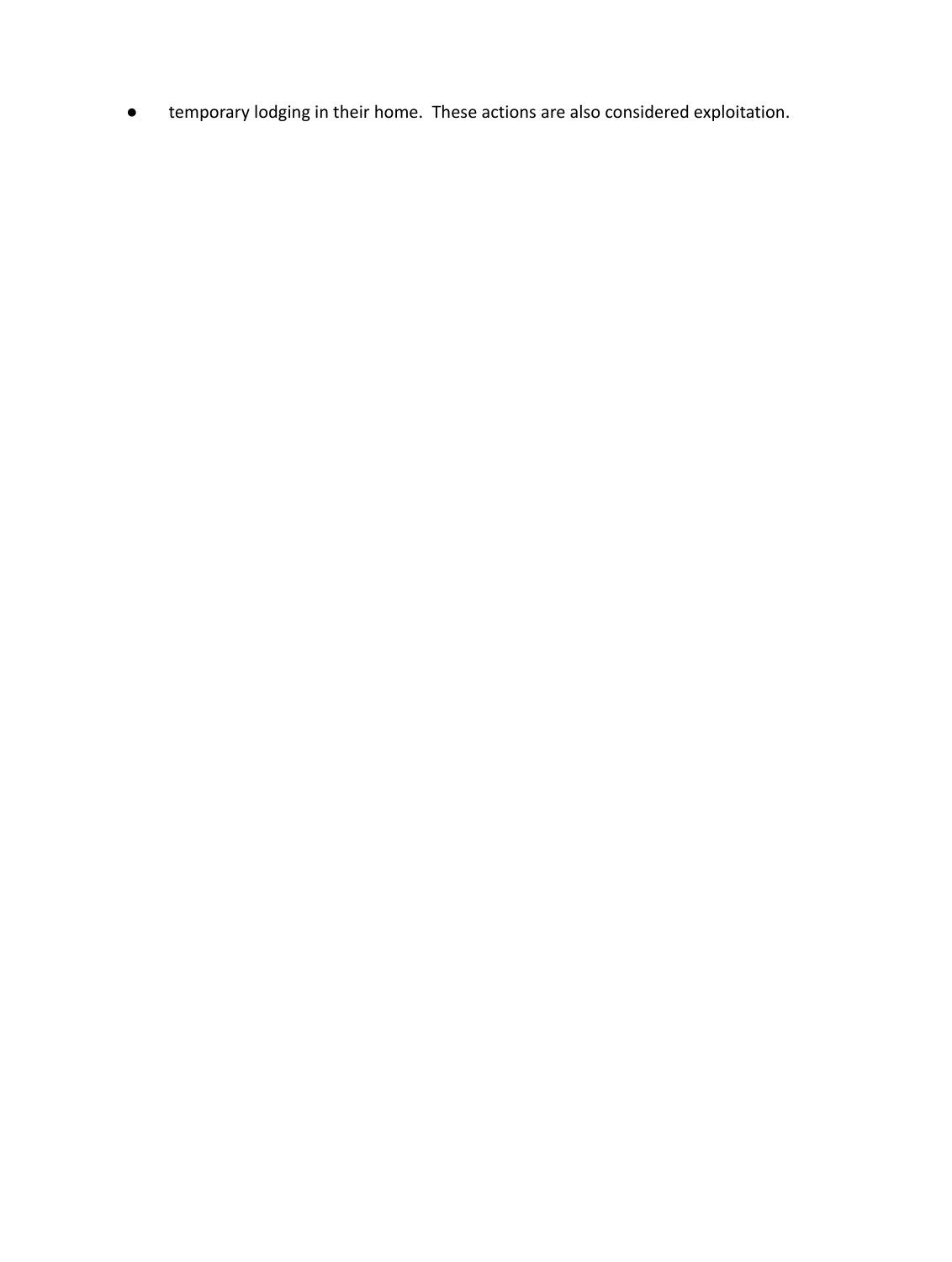

As we end this training, we'd like to review some of the key takeaways:

- 1. Providers are required to give the participant advance notice of any fees the participant will be charged. This notice must be given in writing before the participant starts receiving services, and any time there is a change in those costs.
- 2. Providers must develop and implement policies related to participant funds and property. It isn't enough just to have a policy. It must be followed. The provider must share these policies and procedures with the participant and legally authorized representative before agreeing to manage a participant's funds. Policies and procedures apply to property as well. Providers must have and implement a policy that explains how a participant will be reimbursed or how a participant's property will be replaced if the property goes missing in a provider owned or operated setting, or while the provider is delivering services.
- 3. Providers who manage participant funds must comply with the rules established in Chapter 45. Please remember that providers who serve as a representative payee must meet the requirement established by the SSA. Rules established in Chapter 45 do not replace SSA requirements.
- 4. Misuse of participant funds and property may be considered exploitation and will not be tolerated.